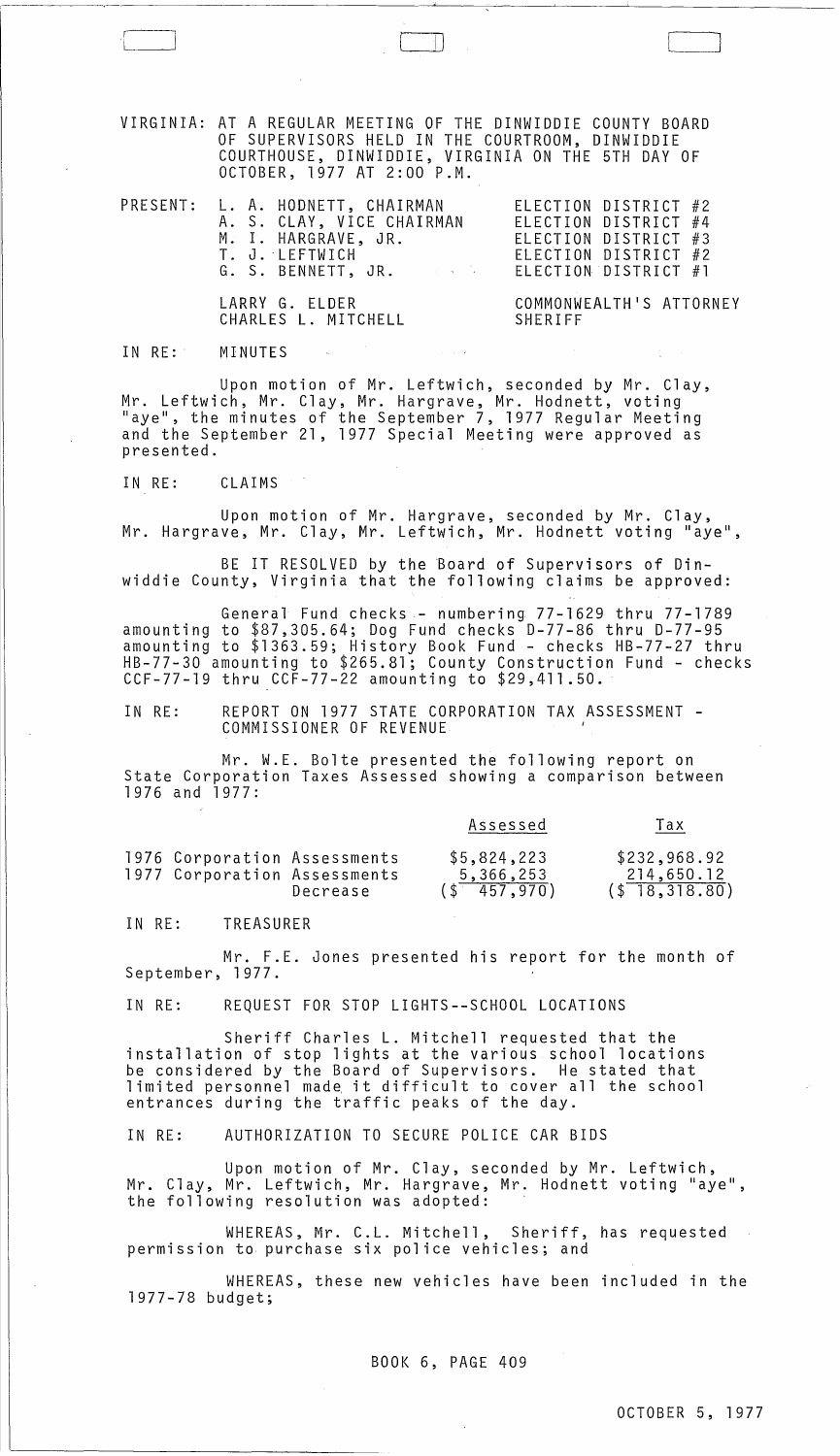NOW THEREFORE BE IT RESOLVED by the Board of Supervisors of Dinwiddie County, Virginia that the County Administrator is hereby authorized to draw up specifications and secure bids on the six police vehicles for the Sheriff's Department.

IN RE: BUILDING INSPECTOR

Mr. James L. Blaha presented his report for the month of September, 1977.

IN RE: DOG WARDEN

Mr. G.T. Hughes presented his report for the month of September, 1977.

IN RE: J. P. WAINWRIGHT **--** CLAIM

Upon motion of Mr. Clay, seconded by Mr. Hargrave, Mr. Clay, Mr. Hargrave, Mr. Leftwich, Mr. Hodnett voting "aye", Mr. J.P. Wainwright was awarded \$77.25 for three (3) geese, ten (10) baby chicks, seven (7) large hens, five (5) pullets,<br>and one (1) duck.

IN RE: J. P. WESTMORELAND **--** CLAIM

Upon motion of Mr. Hargrave, seconded by Mr. Leftwich, Mr. Hargrave, Mr. Leftwich, Mr. Clay, Mr. Hodnett, voting "aye", Mr. J.P. Westmoreland was awarded \$115.00 for two (2) sheep.

IN RE: CONSIDERATION OF INCREASE IN DOG LICENSE FEES

The County Administrator advised the Board that if an increase in dog license fees was desired for this year, he would need authorization to advertise the increase for the November 2, 1977 meeting.

Upon motion of Mr. Hargrave, seconded by Mr. Leftwich, Mr. Hargrave, Mr. Leftwich, Mr. Clay, Mr. Hodnett voting "aye",

BE IT RESOLVED by the Board of Supervisors of Dinwiddie County, Virginia that the dog license fee of \$3.00 per tag remain the same for the 1977-78 budget year.

IN RE: COMPUTERIZATION OF DOG TAGS

Upon motion of Mr. Clay, seconded by Mr. Leftwich, Mr. Clay, Mr. Leftwich, Mr. Hargrave, Mr. Hodnett voting "aye", the following resolution was adopted:

WHEREAS, the placing of County dog tags on computer has been previously discussed; and

WHEREAS, computerization would greatly assist the Dog Warden in the performance of his duties as well as other law enforcement officials of the County; and

WHEREAS, Mr. F.E. Jones, Treasurer expressed opposition to computerization of the dog tags; and

WHEREAS, Mr. G.T. Hughes, Dog Warden, felt that the present system of manually typing lists of dog tags was sufficient wherein immediate information could be obtained from the Office of the Treasurer;

NOW THEREFORE BE IT RESOLVED by the Board of Supervisors of Dinwiddie County, Virginia that the present system of manually typing lists of dog tags be continued; and

BE IT FURTHER RESOLVED by the Board of Supervisors Dinwiddie County, Virginia that the County Administrator is hereby authorized to obtain secretarial help to have this work done.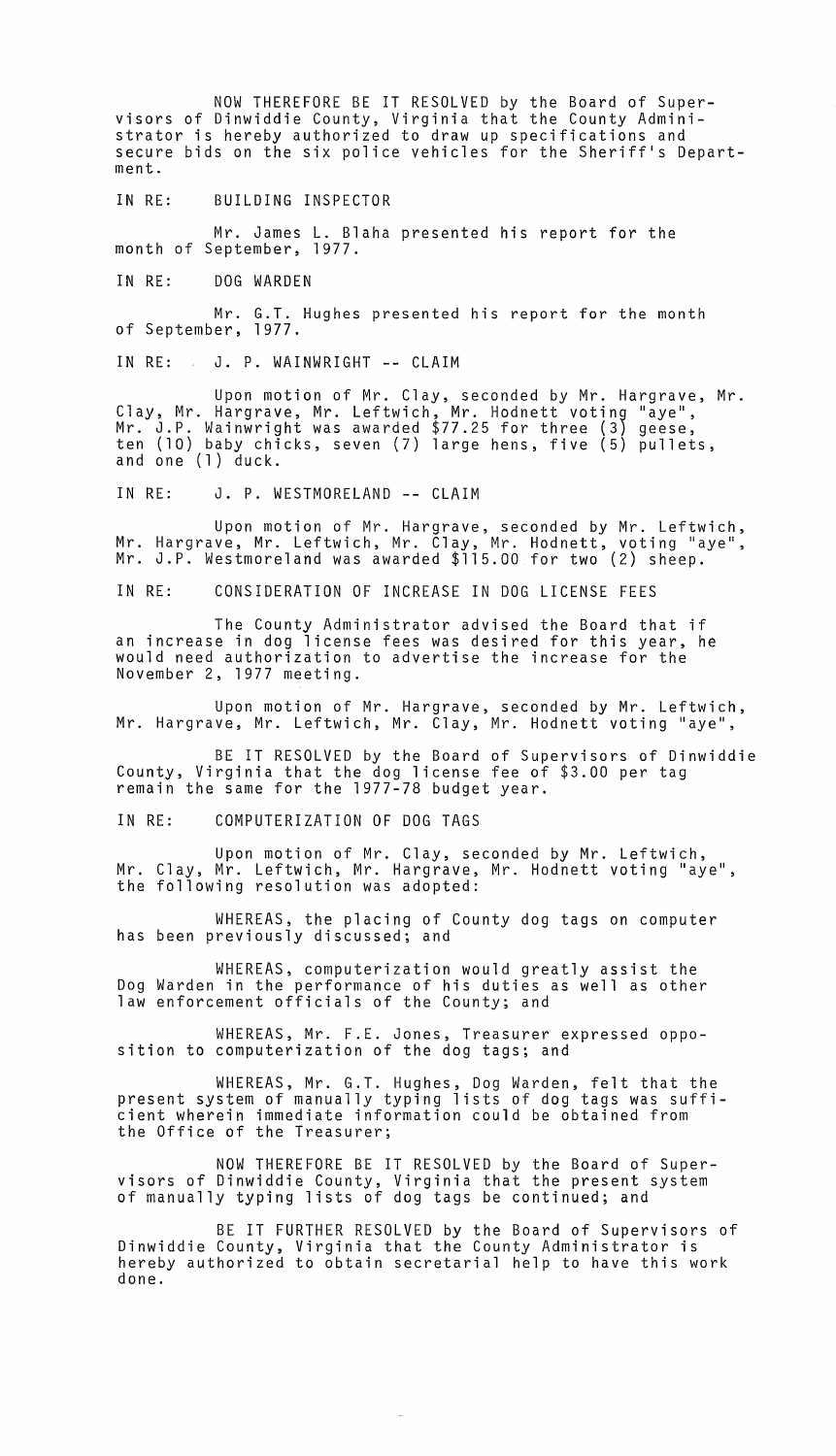## IN RE: DIRECTOR OF PLANNING

Mr. W.C. Scheid appeared before the Board to introduce two new employees hired under the CETA Program, Miss Vida Coleman, and Mr. Worsham Caldwell. The individuals will be working on a housing study for the County.

 $\Box$ 

. The contract of the contract of the contract of the contract of the contract of the contract of the contract of the contract of the contract of the contract of the contract of the contract of the contract of the contrac Mr. Scheid also presented an invitation from the CPDC to t6ur the Brandermill PRO. Development in Chesterfield County on October 27, 1977.

IN RE: DIRECTOR, SOCIAL SERVICES DEPARTMENT

Mrs. K.B. Talley presented her financial report<br>for the month of August, 1977.

IN RE: SLH CONTRACTS --MEDICAL COLLEGE OF VA., PETERSBURG GENERAL HOSPITAL, AND JOHNSTON-WILLIS

Upon motion of Mr. Clay, seconded by Mr. Hargrave, Mr. Clay, Mr. Hargrave, Mr. Leftwich, Mr. Hodnett voting<br>"aye",

BE IT RESOLVED by the Board of Supervisors of Dinwiddie County, Virginia that the Chairman is hereby authorized to sign contracts for State and Local Hospitalization. with the Medical College of Virginia at the rate of \$135.77 per day; Petersburg General Hospital at the rate of \$98.76 per day; and Johnston-Willis Hospital at the rate of \$94.55 per day.

IN RE: BLINKING LIGHTS--FEDERAL PROJECTS BUILDING-- ROUTE 703

Dr. Richard Vaughan, Superintendent of Schools, advised the.Board that he had asked George Soloe, Superintendent of Transportation, to research possible funding through the Highway Safety Commission to place blinking caution lights on Route 703 at the entrance to the Federal Projects Building. Dr. Vaughan requested that the Board consider funding of these lights if federal funding were not available.

IN RE: DISCUSSION OF FULL-TIME CLERK POSITION--DINWIDDIE HEALTH DEPARTMENT

Mr. Charles Thomas, Administrator, Dinwiddie Health Department, appeared before the Board to advise them that \$5,588.54 would be returned to the County from the Health Department 1976-77 budget allocation.

Mr. Thomas requested that the Board consider funding a full-time clerk position from December 1, 1977 to June 30, 1978 at a cost of \$3,595.00 in order to furnish more working time for the Dinwiddie Health Department and first priority funding consideration by the State at budget time. One hundred percent funding by the County would expand the present 32-hour part-time Clerk position to a 40-hour full-time position .

. Upon motion of.Mr. Hargrave, seconded by Mr. Leftwich, Mr. Hargrave, Mr. Leftwich, Mr. Clay, Mr. Hodnett voting "aye",

BE IT RESOLVED by the Board of Supervisors of Dinwiddie County, Virginia that the discussion of funding a full-time clerk at the Dinwiddie Health .Department be postponed until the October 19, 1977 meeting; and

BE IT FURTHER RESOLVED by the Board of Supervisors of Dinwiddie County, Virginia that comparative cost figures of funding the position as opposed to'not funding it be provided by Mr. Thomas at the October 19, 1977 meeting for the Board's review.

## BOOK 6, PAGE 410

 $\Delta$  -  $\sim$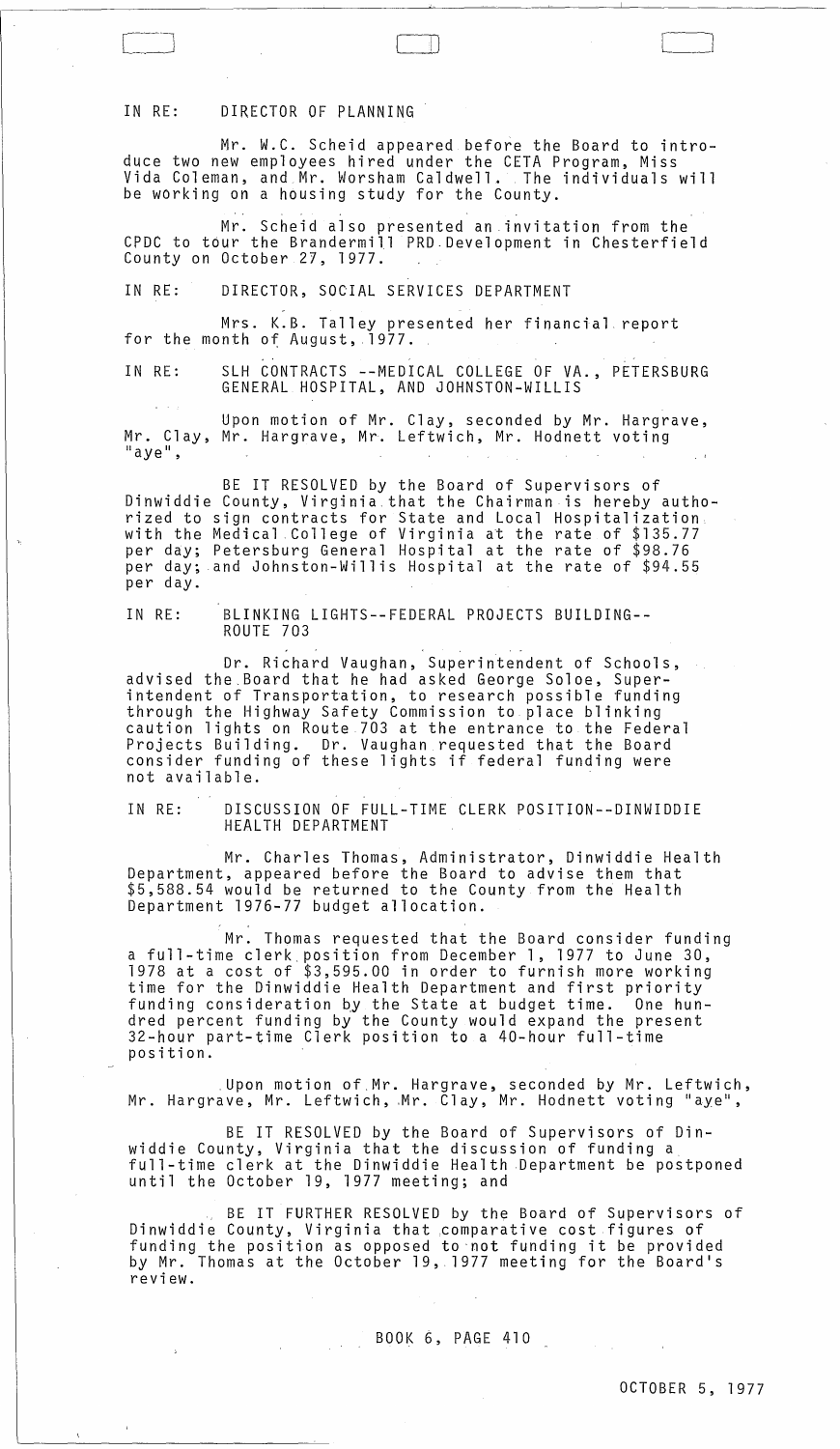IN RE: GUARANTEE RESOLUTION **--** USE OF HIGHWAY DEPARTMENT RIGHT OF WAY BY PUBLIC UTILITIES

Mr. Charles Perry, II, Resident Engineer, advised the Board that a permit and guarantee of indemnification to the Virginia Department of Highways and Transportation is required for any expense, damage, or injury for the installation and operation of public works across State Highway property. Mr. Perry stated that a resolution was needed from the Board of Supervisors as they were the acting authority for the County.

The Board questioned their involvement in the guarantee since the public utility operations were the respon- sibility of the Water Authority.

Upon motion of Mr. Hargrave, seconded by Mr. Leftwich, Mr. Hargrave, Mr. Leftwich, Mr. Clay, Mr. Bennett, Mr. Hodnett voting "aye",

BE IT RESOLVED by the Board of Supervisors of Dinwiddie County, Virginia that the guarantee resolution be forwarded to the County Attorney for his review and revision; and

BE IT FURTHER RESOLVED by the Board of Supervisors of Dinwiddie County, Virginia that the resolution be placed on the agenda for the October 19, 1977 meeting.

IN RE: RECOMMENDATIONS FOR 1979 SECONDARY ROADS BUDGET AND SIX YEAR PLAN

The Board of Supervisors requested that the following roads be incorporated into the 1979 Secondary Roads Budget and Six Year Plan of the Virginia Department of Highways and Transportation for the County of Dinwiddie:

- A. Mr. T.J. Leftwich Route 670 & Route 674
- B. Mr. Hodnett Route 601 and the Bobbitt Road Mr. Hargrave - Bridge on Route 604; Bridge on
- Route 619; Route 703; Halifax Road; White Oak Road; Squirrel Level Road
- D. Mr. Clay Route 638 and Route 645
- E. Mr. Bennett had previously discussed his requests with the Resident Engineer.

IN RE: DISCUSSION ON ROAD BESIDE FIREHOUSE

The County Administrator asked the Resident Engineer to explain the developments taken place since the Board's last discussion of the proposed road beside the Dinwiddie VFD house.

Mr. C.B. Perry advised the Board that a de-acceleration lane would be needed for exit off of Route 627 to the proposed County road.

Action by the Board on the road is postponed until additional drawings are made available.

IN RE: STATE HIGHWAY DEPARTMENT POLICY CONCERNING STREET SIGNS IN THE COUNTY

Because the placement of street signs on various roads in the County has become a recurring request, the Board asked that the Va. Dept. of Highways and Transportation state their policy concerning the installation and maintenance of these signs.

The Resident Engineer advised the Board that the County should develop a policy for handling citizen requests to have street signs installed. He further stated that when the signs were purchased, whether by the citizen or by the County, the Highway Department would install and maintain the sign, which would include replacing it if torn down or stolen.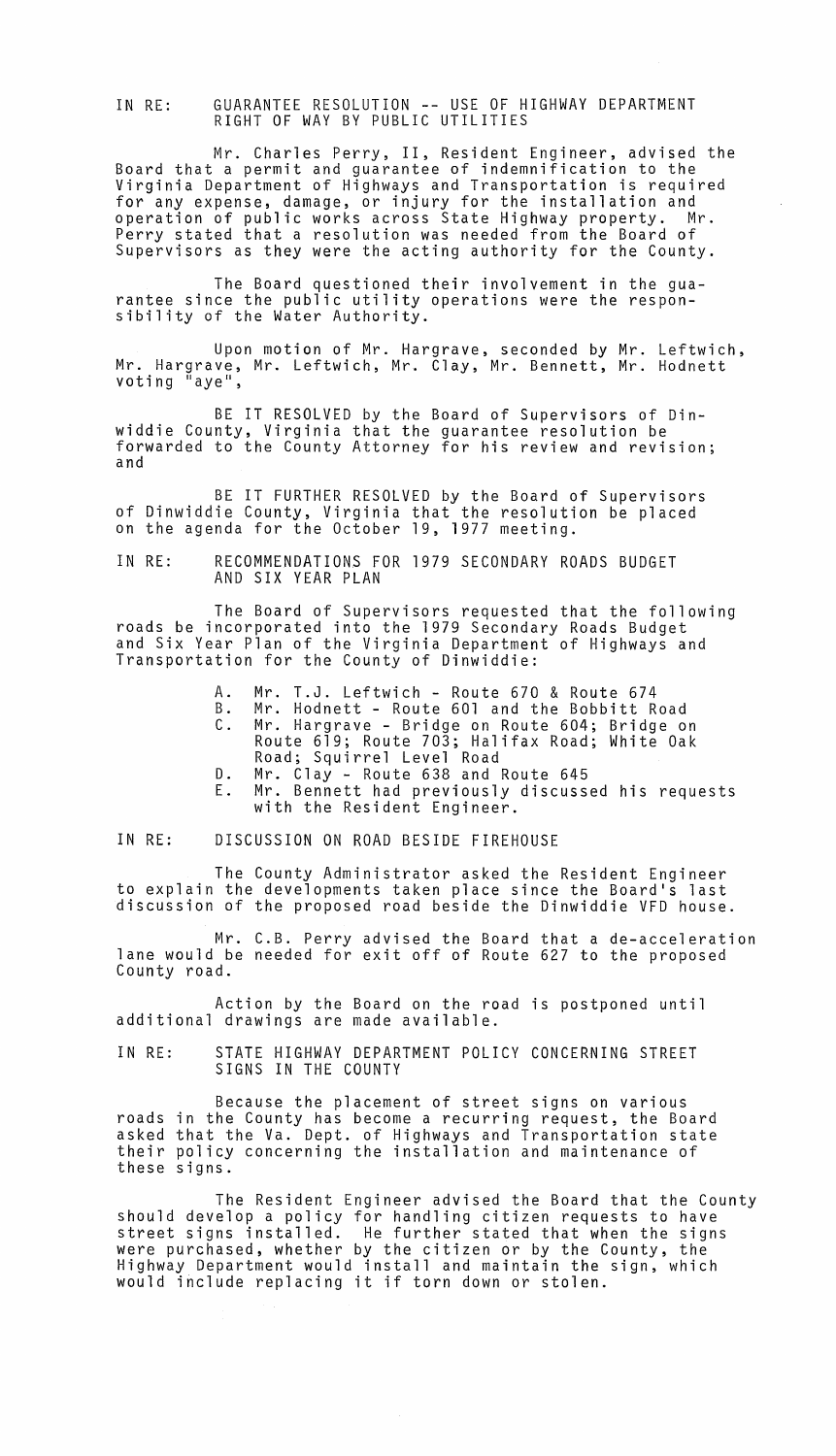The sign purchased would have to meet the standards set by the Virginia Department of~Highways and Transportation and the County would be responsible for preventing duplication of names.

 $\Box$ 

IN RE: CABINETS IN TREASURER'S OFFICE -- NEW ADMIN. BUILDING

Mr. F.E. Jones advised the Board that the built-in cabinets in his office in the new Administration Building were a dark brown which did not correspond with any other cabinet in the building. He requested that the original speci- fications be. reviewed and the cabinets corrected.

IN RE: RENOVATION OF EXISTING COURTHOUSE

 $\mathcal{A} \in \mathcal{A}$  ,  $\mathcal{A} \in \mathcal{A}$ 

Mr. Larry G. Elder, Commonwealth Attorney, presented to the Board plans for renovation of the Courthouse for operation of the. remaining courts system. The plans were drawn by Mr. Leon Boisseau, who was also present to discuss any questions the Board might have.

The plans included renovation' of the bottom floor of the Courthouse for approximately \$38,000 excluding elec trical, heating, and air conditioning repair.

. The Board instructed Mr. Boisseau to sketch the top floor as the bottom had been done to be presented for their review at the November 2, 1977 meeting.

IN RE: OFFICE FURNISHINGS--CIRCUIT COURT JUDGE

The County Administrator presented a letter from<br>the County of Nottoway requesting that Dinwiddie County participate in the office costs of the new Circuit Court Judge to be located in Nottoway County. Clerical assistance, office supplies, and a telephone would result in approximately \$8,000 of which Dinwiddie's share would be \$2,000.

Upon motion of Mr. Leftwich, seconded by Mr. Hargrave,<br>Mr. Leftwich, Mr. Hargrave, Mr. Clay, Mr. Bennett, Mr. Hodnett voting "aye:,

BE IT RESOLVED by the Board of Supervisors of Dinwiddie County, Virginia that the County of Dinwiddielwill pay its share of the office expenses incurred by the Circuit Court Judge<br>in his office in Nottoway County; and

BE IT FURTHER RESOLVED by the Board of Supervisors of Dinwiddie County, Virginia that the County Administrator is instructed to advise Nottoway County of the County's willingness to participate stating that part-time secretarial help<br>had been used by Dinwiddie County during the term of the previous<br>Circuit Court Judge located in Dinwiddie and it is hoped that Nottoway County could follow the same policy.

IN RE: INSTALLATION.OF LIGHTS -- RECREATION FIELD OPPOSITE SENIOR HIGH SCHOOL

. Upon motion of Mr. Hargrave, seconded by Mr. Leftwich, Mr. Hargrave, Mr. Leftwich, Mr. Clay, Mr. Bennett, Mr. Hodnett voting "aye",

BE IT RESOLVED by the Board of Supervisors of Dinwiddie County, Virginia that the Director of Planning is instructed to design the light system to be used at the recreation field across from the Senior High School; and

BE IT FURTHER RESOLVED by the Board of Supervisors of Dinwiddie County, Virginia that bids be obtained from all sources, to include local volunteer groups, to be considered by the Board of Supervisors at the November 2, 1977 meeting.

BOOK 6, Page 411

 $\sim 10^{-1}$